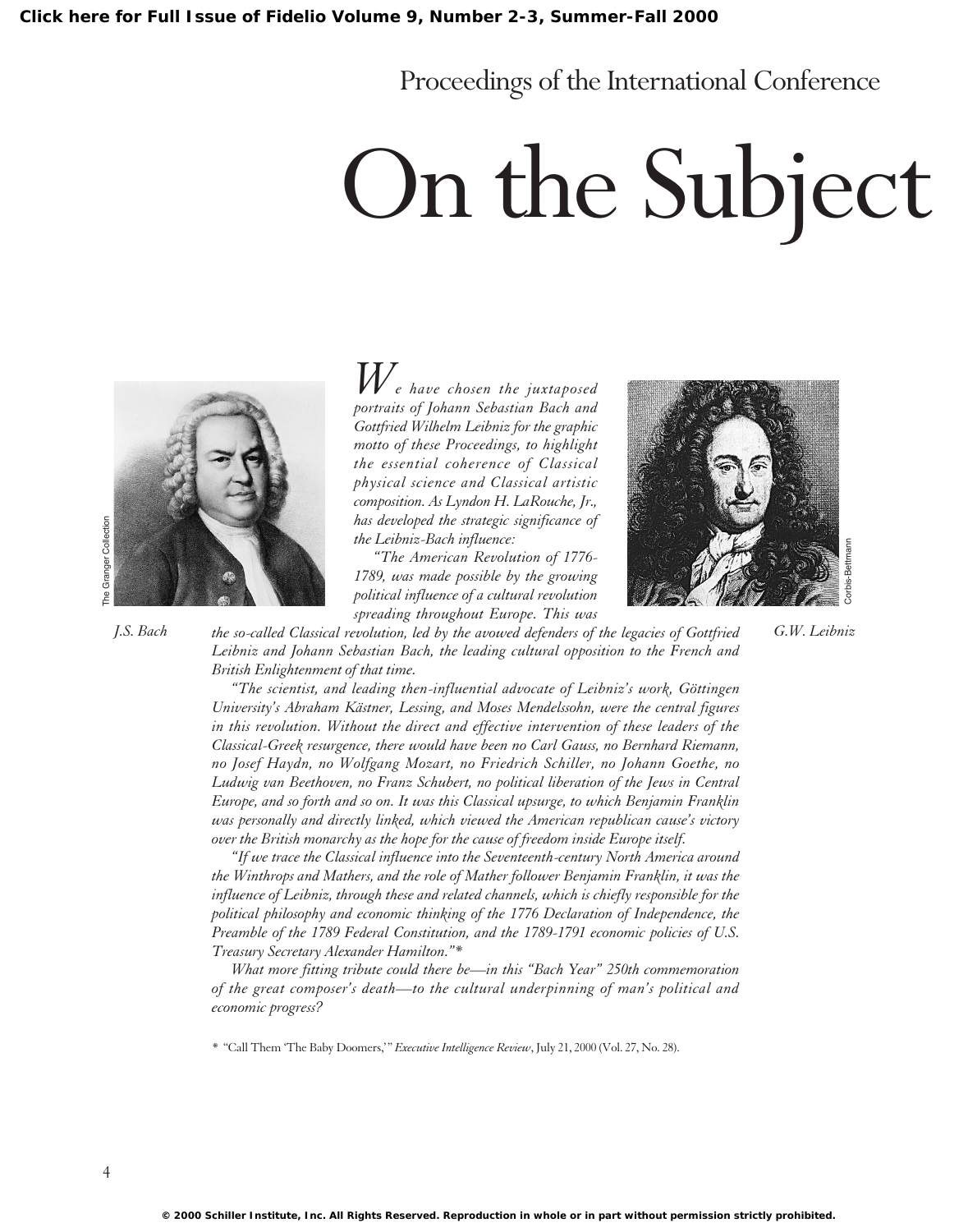# of Strategic Method

Bad Schwalbach, Germany May 26-28, 2000

#### KEYNOTE I

7 **On the Subject of Strategic Method** Lyndon H. LaRouche, Jr.

#### KEYNOTE II

22 **Only a New Classical Period Can Save Humanity from a Dark Age** Helga Zepp LaRouche

> PANEL I **Cognition vs. Information in Science**

35 **How Ideas Change the Order of Space-Time** Dino de Paoli

- 43 **Bach and Kepler: The Polyphonic Character of Truthful Thinking** Jonathan Tennenbaum
- 54 **Dialogue: Bach, Kepler, Leibniz—And the Crisis in Russia Today**

PANEL II **Cognition** *vs.* **Information in Music**

- 62 **J.S. Bach's Musical Revolution** Anno Hellenbroich
- 70 **The Riddles and the Meaning of J.S. Bach's** *The Art of the Fugue* Prof. Yelena Vyazkova
- 78 **Beyond Bach: Beethoven's Studies of Bach's Works** Ortrun Cramer
- 85 **Dialogue: Bringing Great Music to All the World**

PANEL III **A New Bretton Woods**

- 88 **F.D.R.'s 'New Deal': An Example of American System Economics** Hartmut Cramer
- 96 **F.D.R. and Jean Monnet: The Battle Against British Imperial Methods Can Be Won** Jacques Cheminade

It is the underlying axioms, or cultural mind-set, of a nation, as of an individual, which shapes what decisions will be taken in times of crisis, in the political or economic realm. To meet the requirements for political leadership today, at this time of accelerating collapse of the political and economic institutions of the postwar era, this fundamental cultural issue must be grasped. Thus, the conference of the International Caucus of Labor Committees and the Schiller Institute, which took place May 26-28 of this year, in Bad Schwalbach, Germany, focussed *The fundamental secret to politics, is culture.*<br>It is the underlying axioms, or cultural mind-set, of a nation, as of an individual, which shapes what decisions will be taken in times of crisis in the political or econom